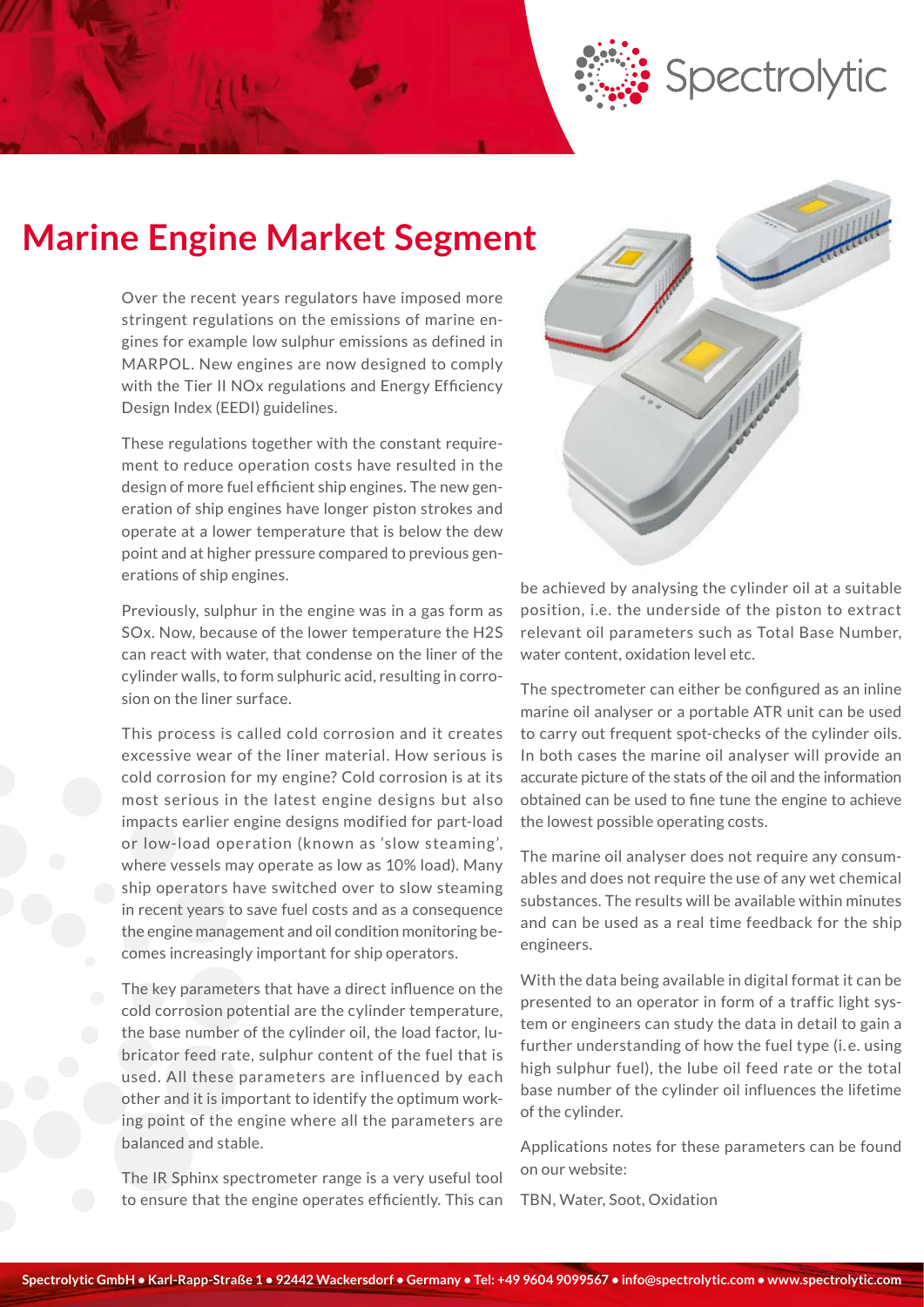

#### **Mid-infrared spectroscopy**

Mid infrared spectroscopy (Mid IR) is a powerful technique for measuring the concentration of organic molecules. Mid-IR spectroscopy covers the absorption of light by a sample in the range from 2000 nm to 12000 nm. In this wavelength range the absorption of light at a specific wavelength can be linked unequivocally to a certain molecular structures that subsequently identifies the molecule.

In the Mid-IR wavelength region each molecule absorbs light at a molecule characteristic wavelength and the amount of light absorbed is a measure of the concentration of the particular molecule in a sample.

As different molecules absorb light at different characteristic wavelength in the Mid-IR wavelength region the measurement of a mid-infrared absorption spectrum from 5500 nm to 11000 nm can be used to identify the existence and the concentration of a multitude of different molecules in a sample.

Mid-infrared spectroscopy is either carried out in transmission mode or in ATR mode where ATR stands for Attenuated Total Reflection.



In transmission mode (see picture above) the light from a broadband emitter is directed through a cuvette (which contains the sample) onto a grating. The grating splits out the light into more discrete wavelength (similar to a rainbow) and the light then falls onto an infrared sensor (line array) where each pixel corresponds to a specific wavelength. A midinfrared absorption spectrum is recorded by first recording the signal levels of each of the pixels of the line array without a sample being present in the cuvette. This is called a background measurement. Subsequently the measurement is repeated but with a sample being

present in the cuvette. This is called the sample measurement. The difference between the background measurement and the sample measurement originates from the light that is absorbed by the sample and it is called the absorption spectrum of the sample.

The working principle of the ATR mode is shown below. Light from a broadband emitter is coupled into an ATR crystal. The geometry of the crystal is designed in such a way that the light bounces through the ATR crystal (total internal reflection) and is coupled out on the other side where the light is again split up into discrete wavelengths by a grating and detected by an infrared line array.



If now a sample is placed on top of the ATR crystal the refractive index of that sample is different to that of air resulting that the light penetrates which each bounds a certain distance into the sample before it is reflected back into the ATR crystal (evanescent waves). Which each bounce certain wavelength of the light are absorbed by the sample sitting on top of the ATR crystal.

An absorption spectrum of a sample in ATR mode is obtained in the same way as in transmission mode. First a measurement is taken without a sample being present on the ATR crystal (background measurement). Subsequently a sample is placed onto the ATR crystal and the sample measurement is taken. The difference is again called the absorption spectrum of the sample.

In principle both transmission mode and ATR mode provide exactly the same absorption spectrum of the sample and it depends on the exact application which measurement mode is best suited.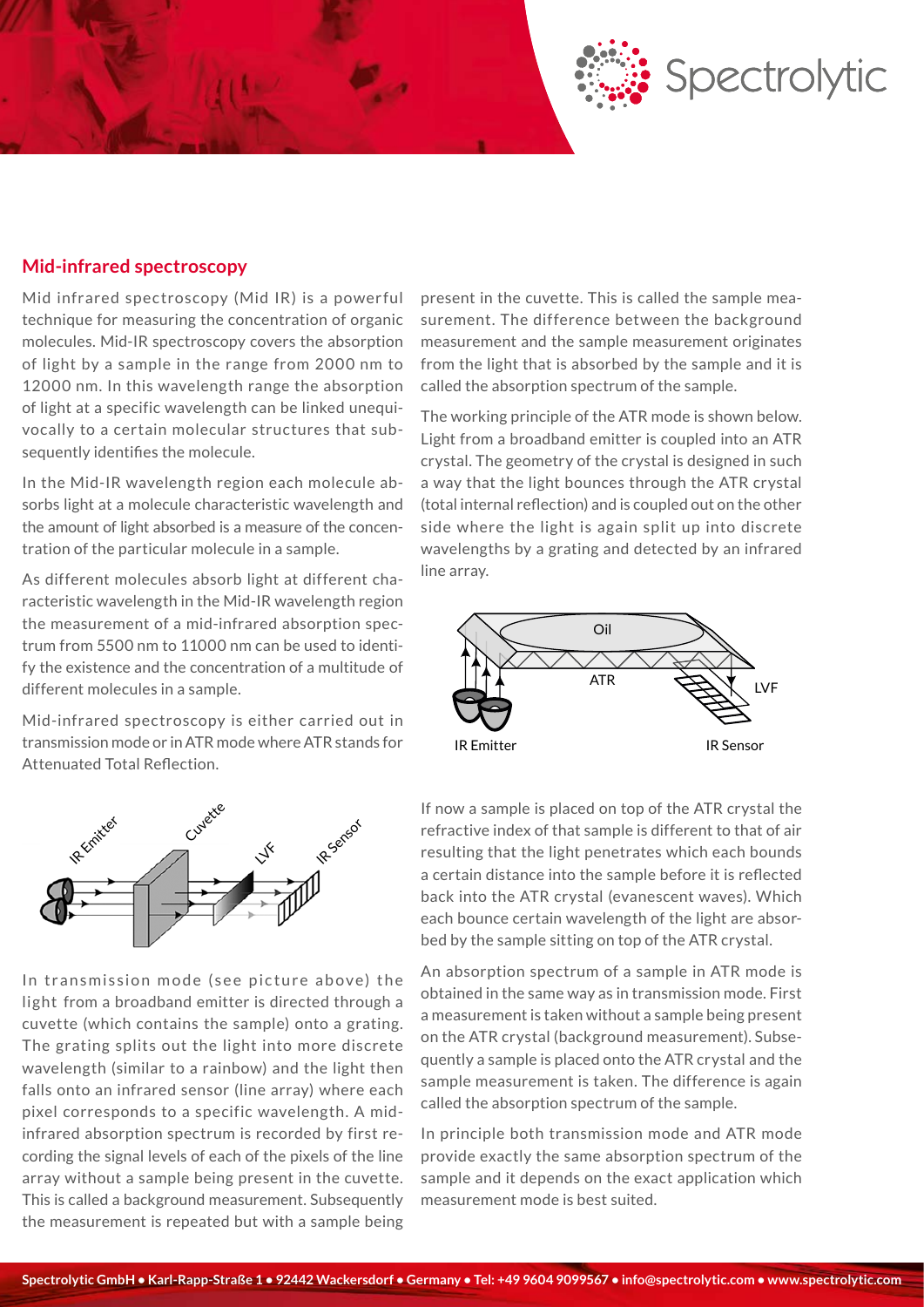

## **Oil conditioning monitoring based on Mid-IR spectroscopy**

Many different substances can be used to lubricate a surface. Oil and grease are the most common. Grease is composed of oil and a thickening agent to obtain its consistency, while the oil is what actually lubricates. Oils can be synthetic, vegetable or mineral-based as well as a combination of these. The application determines which oil, commonly referred to as the base oil, should be used. In extreme conditions, synthetic oils can be beneficial. Where the environment is of concern, vegetable base oils may be utilized.

Lubricants containing oil have additives that enhance, add or suppress properties within the base oil. The amount of additives depends on the type of oil and the application for which it will be used. Typical additives are anti-foam additives, anti-wear additives and antioxidants. The only problem with additives is that they can be depleted, and in order to restore them back to sufficient levels, generally the oil volume must be replaced.

As such a replacement of the lubricants can be very expensive (either directly due to the high costs of the lubricant or indirectly due to downtime of the engine and lost earnings) it is desirable to have a cost effective oil conditioning monitoring sensor that provides accurate and reliable information about the condition of the oil.

Mid-IR spectroscopy is well suited to oil condition analysis. During the aging of the oil, different decomposition and conversion processes occur at the molecular level resulting in changes in the absorption spectrum. As these aging processes introduce changes in the absorption spectra at many different characteristic wavelengths one IR spectrum of an oil sample can provide accurate and conclusive information about the status of the oil and about it can help to identify the root cause of the aging mechanism as the characteristic wavelength, where the change in absorption is observed, is linked to one specific and uniquely identifiable molecular structure.

The oil aging or degradation process can be attributed to three key aging mechanisms:

- **• oil degradation**
- **• additive depletion**
- **• contamination**

Base oil degradation is predominantly driven by an oxidation processes. It can be viewed as the chemical breakdown of the base oil molecules with oxygen as a reagent. The principle source of oxygen is air. There are a number of parameter that accelerate the oxidation process such as high temperature, wear particles, water and other contaminants. Te brake down of the base oil involves a number of chemical reactions that produce acid compounds which undergo further reactions to form polymeric compounds resulting in varnish, sludge and other deposits. Typical oil condition parameters related to base oil degradation are: Oxidation, Total Acid Number (TAN), Total Base Number (TBN), nitration and sulphation.

Additives are part of any modern lubricant solution. Additives are functional groups, usually with central ions such as zinc, molybdenum, magnesium etc. that are suspended into the base oil to enhance the overall performance of the lubricant. Typical additives are used to combat the main degradation mechanism of the base oil and they address areas such as anti-foam additives, anti-wear additives and anti-oxidants additives.

During the oil ageing process the concentration of additives within the lubricant decreases and once the additive concentrations have reached a lower threshhold concentration the degradation of the lubricant becomes inevitable. Monitoring the concentration levels of the different additives is therefore very important to get a good understanding of the current condition of the oil.

Typical additives used to neutralise the key degradation mechanisms are molecules with central ions of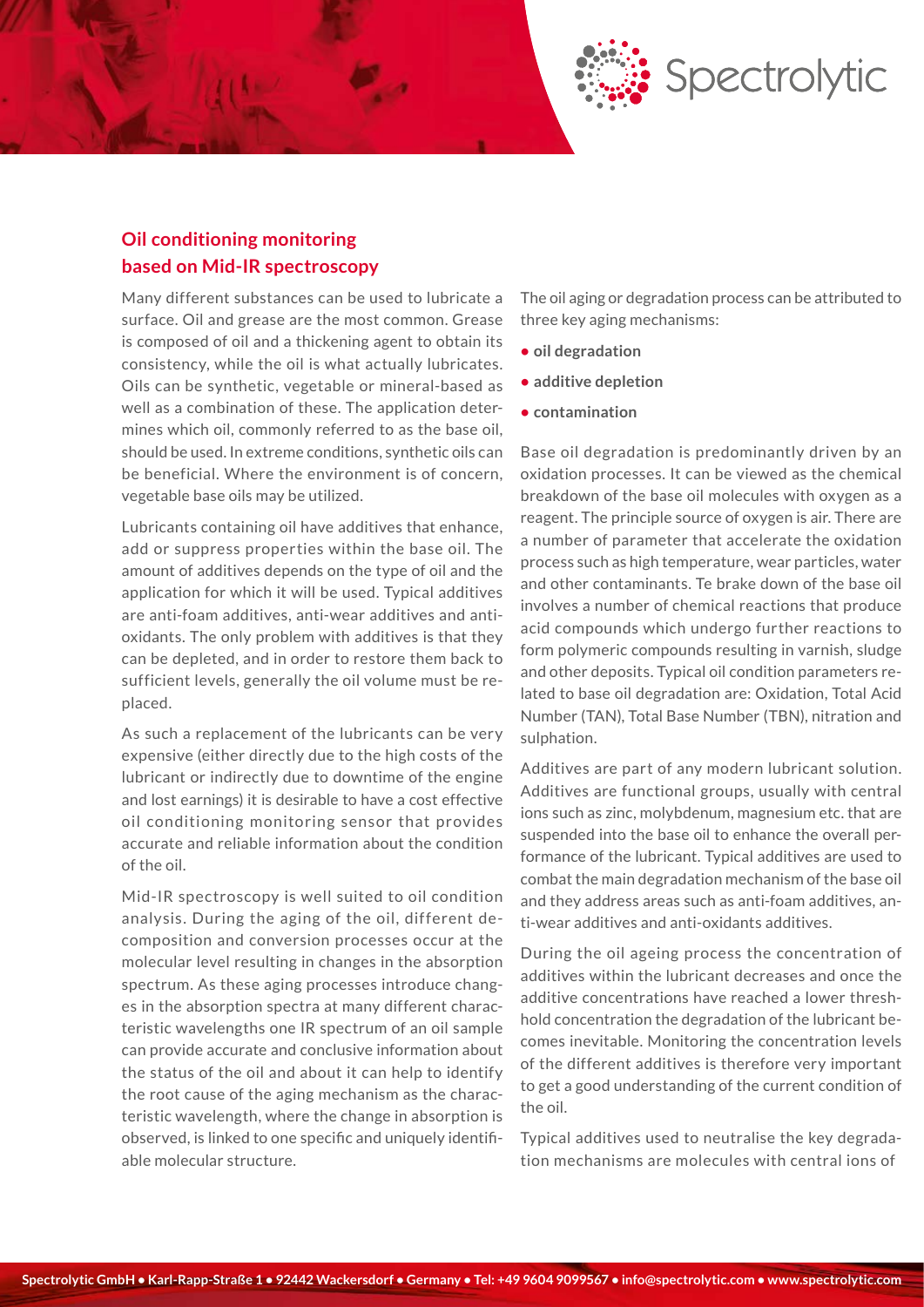

zinc, molybdenum, phosphorus, calcium, magnesium, barium or sodium. Again these molecules have uniquely identifiable characteristic absorption wavelength and by way of measuring the infrared absorption spectrum of an oil sample the respective concentrations of each of the additives can be determined.

Oil contamination is often caused by foreign substances such as water, glycol, diesel, petrol or foreign oils. Each of these substances have unique characteristic absorption wavelength and can therefore easily being identified. This is shown in the figure below for water contamination of a oil between 250–5000 ppm. A characteristic water absorption peak at 1644 cm-1 develops as the water concentration in oil increases.



Mid-IR spectroscopy is able to provide information (qualitatively and quantitatively) about the three different aging mechanism. By a detailed analysis of the mid-infrared absorption spectrum of an oil sample the oil condition can be characterised and specific degradation mechanism can be identified and analysed.

### **Oil Condition Sensors based on Mid-IR spectroscopy**

The oil condition sensor of the IR Sphinx series detects the three major oil degradation mechanism simultaneously. The standard oil condition parameters, that are commonly obtained by laboratory based analysis, are calculated from the measured IR spectra.

The sensor is based on a spectral apparatus that is constructed with no moving parts, which makes it durable and virtually maintenance free. Meaningful oil condition parameters are calculated from the recorded spectra by a previously built oil-specific calibration (chemometric model).

The sensor also does not require any consumables or wet chemistry which significantly enhances the safety aspect and reduces long term operation costs.

One sensor can be configured to measure all parameters that are relevant to the oil condition monitoring and maintenance of marine engines.

In addition to portable systems for rapid on-site analysis, device models for use in the laboratory are available – as well as rugged field installations for

In addition to portable systems for rapid on-site analysis, device models for use in the laboratory are available – as well as rugged field installations for inline operation.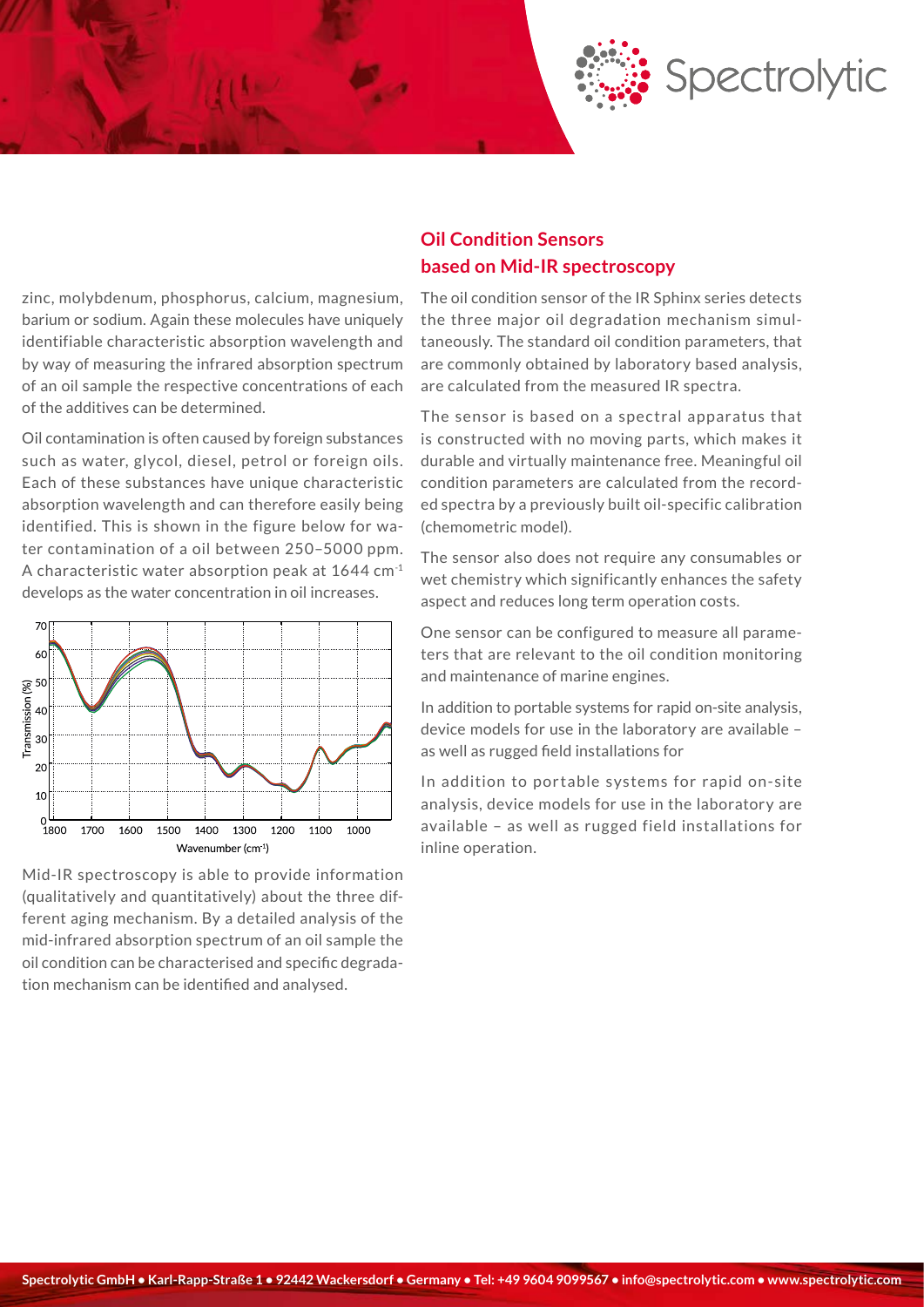## **IR Sphinx ATR product portfolio and technical specification**

| <b>Spectrometer</b>                  | <b>IRSphinx</b><br><b>ATR Lab</b> |                                                    |     |                          | <b>IRSphinx</b><br><b>ATR Portable</b>               |                                |                        |                                             | <b>IRSphinx</b><br><b>ATR Industrial</b>                     |      |     |                                                   |
|--------------------------------------|-----------------------------------|----------------------------------------------------|-----|--------------------------|------------------------------------------------------|--------------------------------|------------------------|---------------------------------------------|--------------------------------------------------------------|------|-----|---------------------------------------------------|
| Spectral range                       |                                   | $2.5 - 5.0 \,\text{\mu m}$<br>4000-2000 cm $^{-1}$ |     | $5.5 - 11.0 \,\mu m$     | 1800-900 cm <sup>-1</sup> 4000-2000 cm <sup>-1</sup> | $2.5 - 5.0 \,\mathrm{\upmu m}$ |                        | $5.5 - 11.0 \,\mu m$<br>1800-900 cm $^{-1}$ | $2.5 - 5.0 \,\mathrm{\upmu m}$<br>4000-2000 cm <sup>-1</sup> |      |     | $5.5 - 11.0 \,\mu m$<br>1800-900 cm <sup>-1</sup> |
| <b>ATR Crystal Material</b>          | ZnS                               | ZnSe                                               | ZnS | ZnSe                     | ZnS                                                  | ZnSe                           | ZnS                    | ZnSe                                        | ZnS                                                          | ZnSe | ZnS | ZnSe                                              |
| <b>ATR Frame Material</b>            | Stainless steel                   |                                                    |     |                          |                                                      |                                |                        |                                             |                                                              |      |     |                                                   |
| <b>Spectrometer Housing Material</b> | Anodized aluminium                |                                                    |     |                          |                                                      |                                |                        |                                             |                                                              |      |     |                                                   |
| <b>Number of Sample Reflections</b>  | 9                                 |                                                    |     |                          |                                                      |                                |                        |                                             |                                                              |      |     |                                                   |
| Dimensions (L x W x H)               | $165 \times 74 \times 35$ mm      |                                                    |     |                          |                                                      |                                |                        |                                             |                                                              |      |     |                                                   |
| <b>Protection Class</b>              | <b>IP64</b>                       |                                                    |     |                          |                                                      |                                |                        |                                             |                                                              |      |     |                                                   |
| <b>Battery</b>                       | Lithium polymer (LiPo) 1300 mAh   |                                                    |     |                          |                                                      |                                |                        |                                             |                                                              |      |     |                                                   |
| <b>Power Requirement</b>             | 5 Volt DC, 5 W                    |                                                    |     | 5 Volt DC, 5 W           |                                                      |                                | 5 Volt DC, 10 W        |                                             |                                                              |      |     |                                                   |
| <b>Standalone Operation</b>          |                                   |                                                    |     |                          |                                                      |                                | yes                    |                                             |                                                              |      |     |                                                   |
| Interface                            | USB, Ethernet                     |                                                    |     | USB, Ethernet, Bluetooth |                                                      |                                | USB, Ethernet, CANopen |                                             |                                                              |      |     |                                                   |
| Weight                               | $-700g$                           |                                                    |     | $-710g$                  |                                                      |                                | $-750g$                |                                             |                                                              |      |     |                                                   |

## **IR Sphinx Transmission product portfolio and technical specification**



**Spectrometer IRSphinx Transmission Lab IRSphinx Transmission Portable IRSphinx Transmission Industrial** 5.5–11.0 μm 2.5–5.0 μm 5.5–11.0 μm



Spectrolytic

| Spectral range                       | $2.5 - 5.0 \,\mathrm{\upmu m}$ | $5.5 - 11.0 \,\mathrm{\upmu m}$ | $2.5 - 5.0 \,\mu m$<br>$4000 - 2000$ cm <sup>-1</sup> $1800 - 900$ cm <sup>-1</sup> $4000 - 2000$ cm <sup>-1</sup> | $5.5 - 11.0 \,\mathrm{\upmu m}$<br>$1800 - 900$ cm <sup>-1</sup> | $2.5 - 5.0 \,\mathrm{\mu m}$<br>4000-2000 cm <sup>-1</sup> | $5.5 - 11.0 \,\mathrm{\upmu m}$<br>1800-900 cm <sup>-1</sup> |  |
|--------------------------------------|--------------------------------|---------------------------------|--------------------------------------------------------------------------------------------------------------------|------------------------------------------------------------------|------------------------------------------------------------|--------------------------------------------------------------|--|
| Cuvette                              | Aluminium                      |                                 | Aluminium                                                                                                          |                                                                  | Stainless steel + fluid channels                           |                                                              |  |
| <b>Spectrometer Housing Material</b> | Anodized aluminium             |                                 |                                                                                                                    |                                                                  |                                                            |                                                              |  |
| Dimensions $(L \times W \times H)$   | $85 \times 99 \times 97$ mm    |                                 | $165 \times 74 \times 97$ mm                                                                                       |                                                                  | $85 \times 99 \times 97$ mm                                |                                                              |  |
| <b>Protection Class</b>              | IP44                           |                                 | <b>IP64</b>                                                                                                        |                                                                  | IP44                                                       |                                                              |  |
| <b>Battery</b>                       |                                |                                 | Lithium polymer (LiPo) 1300 mAh                                                                                    |                                                                  |                                                            |                                                              |  |
| <b>Power Requirement</b>             | 12 Volt DC, 5 W                |                                 | 5 Volt DC, 5 W                                                                                                     |                                                                  | 12 Volt DC, 10 W                                           |                                                              |  |
| Standalone operation                 |                                |                                 |                                                                                                                    |                                                                  | yes                                                        |                                                              |  |
| <b>Thermal Stablisation</b>          | $\overline{\phantom{m}}$       |                                 |                                                                                                                    |                                                                  | yes                                                        |                                                              |  |
| Interface                            |                                | USB, Ethernet                   |                                                                                                                    | USB, Ethernet, Bluetooth                                         | USB, Ethernet, CANopen                                     |                                                              |  |
| Weight                               | ~1430 g                        |                                 | $-720g$                                                                                                            |                                                                  | ~1460 g                                                    |                                                              |  |